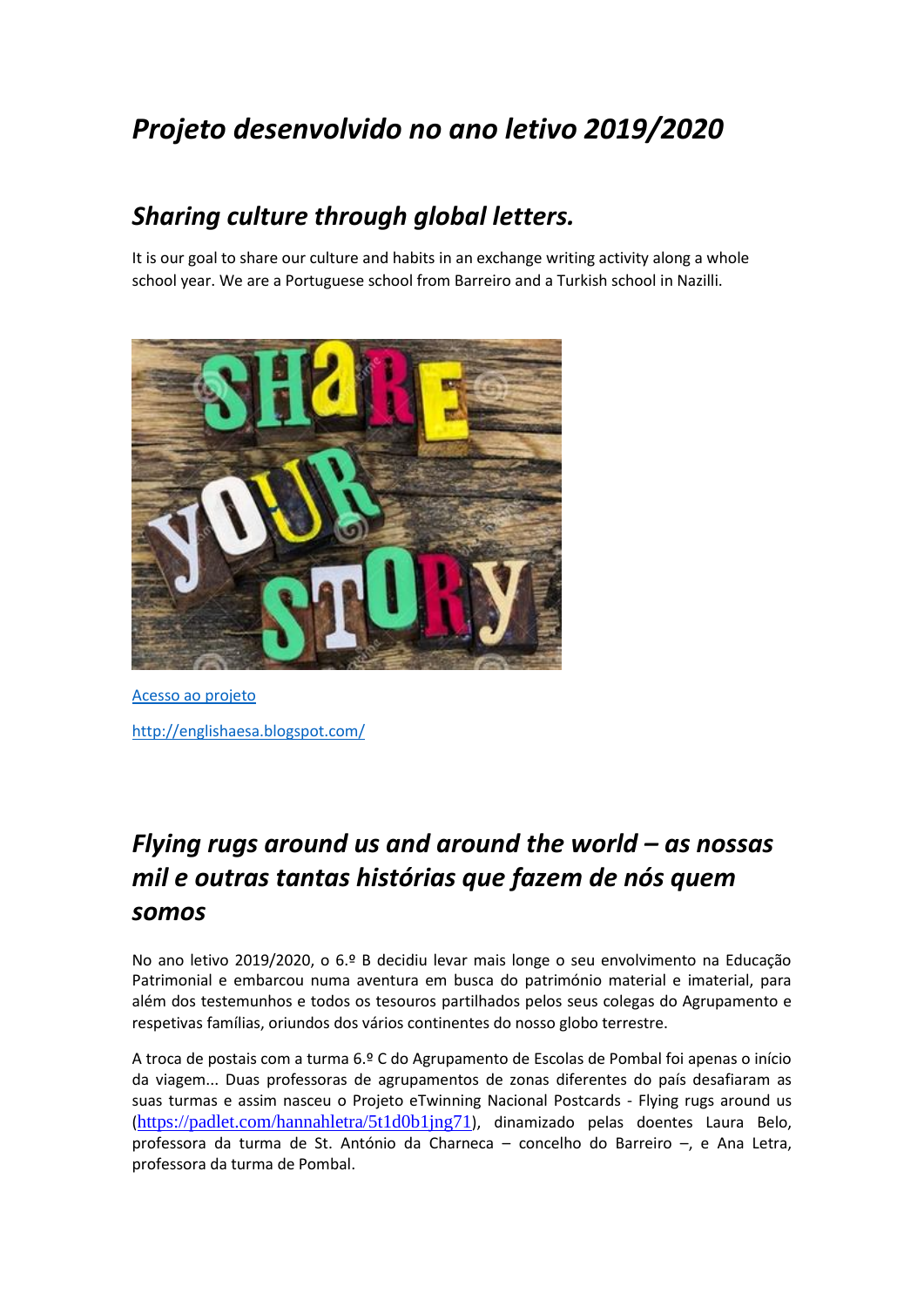E como seria viajar para além do território nacional? Foi lançado o desafio na plataforma eTwinning Live e o Projeto Europeu Postcards - Flying rugs around the world (<https://padlet.com/laurabelo3/nfrkgx1e9t03>) nasceu com a participação de professores e alunos da Itália, Grécia, Roménia e Turquia, contando também com a turma 6.º A do Agrupamento de Escolas de Pombal.

Por aqui, em St. António da Charneca, a professora Laura Belo e o 6.º B, têm recebido o apoio e a colaboração dos encarregados de educação, da nossa professora bibliotecária Rosalinda Serra, dos professores das várias disciplinas e da Câmara Municipal do Barreiro, através do seu Serviço Educativo, das áreas do Turismo e do Espaço Memória, assim como da Associação de Municípios da Região de Setúbal.

Este é o nosso contributo para a partilha da nossa identidade patrimonial e emocional através das palavras que acrescentam significado às imagens dos postais e dos selos.



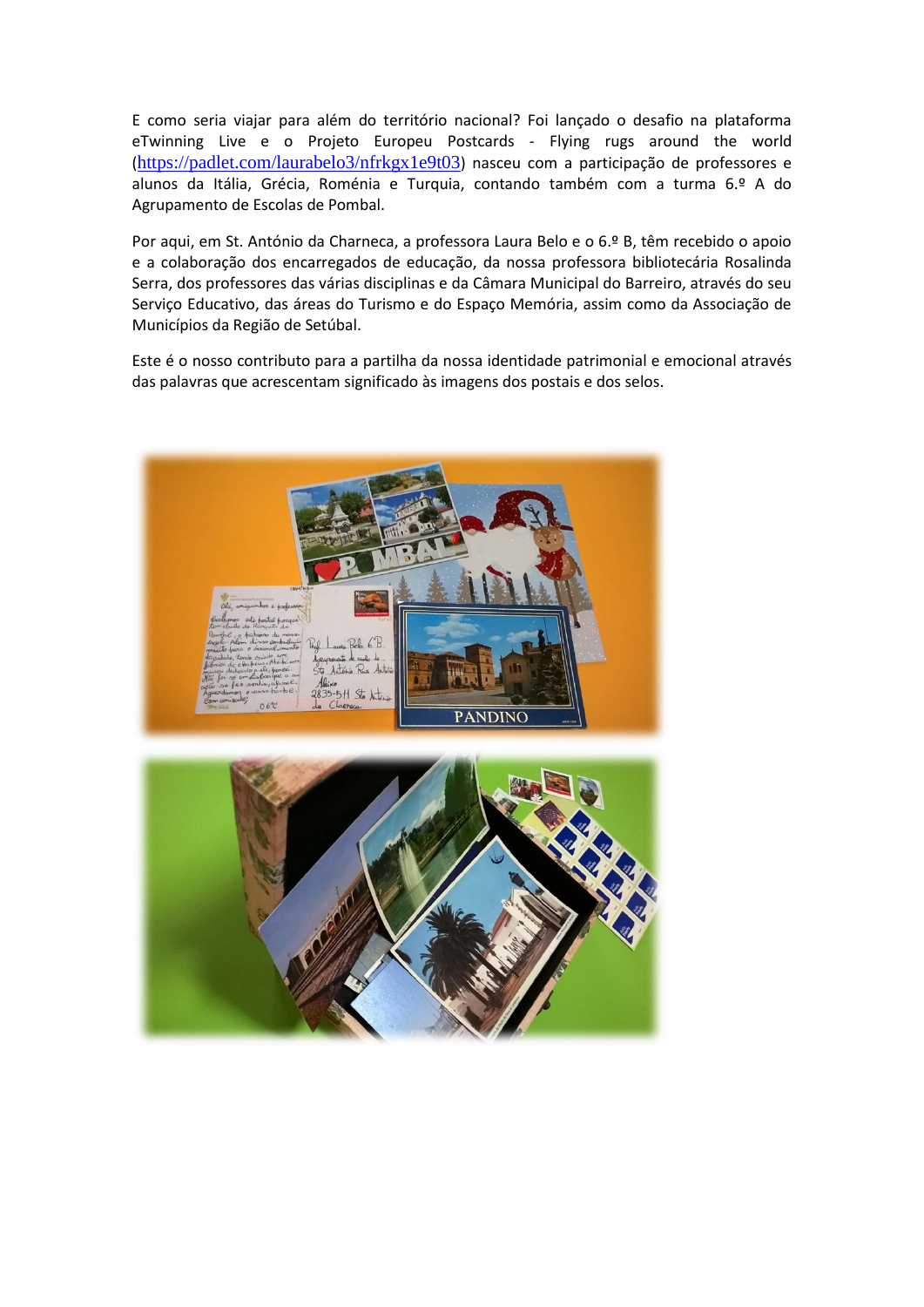### *Do you speak Maths ? - [An interdisciplinary approach](https://live.etwinning.net/projects/project/193646)*

Students create a visual story (e.g. video recording or Photostory) to introduce themselves, their class, their school and possibly their community.

Students come up with a number of curiosities related to Mathematics, Cultural Heritage and Environment and they will formulate questions which could be answered through the use of a Maths Trail tool.

Students will use video recording tools to create a video where students answer their own curiosities/questions from the maths trail.

#### **Objectivos**

Languages and texts: Skills in the area of languages and texts refer to the effective use of codes to express and represent knowledge in various areas of knowledge. The competences in the area of Information and communication concern the selection,

analysis, production and dissemination of products, experiences and knowledge, in different formats

Reasoning and Problem Solving Skills in the area of Reasoning relate to logical processes that allow access to information, interpret experiences and produce knowledge.

Critical Thinking skills require observing, identifying, analyzing and giving meaning to information, experiences and ideas, and to argue from different assumptions and variables.

Interpersonal skills relate to interaction with others, which occurs in different social and emotional contexts.

Learning to code - plan and realise.

### **Processo de trabalho**

The project starts in September 2019 and will finish in may 2020.

Phase1: Each class will create a video in which it presents it school, community and the pupils. (september/november 2019) The videos will be shared.

Phase2: creation of the math trail. Classes will explore their surroundings and create math-challenges and questions for the other classes involved. The trails will be exchanged and students will resolve the other countries' trails.

Phase3: The students create a video with the answers to their own trail and share them with the other classes. So every student can correct his work while watching the videos.

#### **Resultados esperados**

- making mathematics more meaningful

- getting acquainted with different languages (even those not thought in their school)